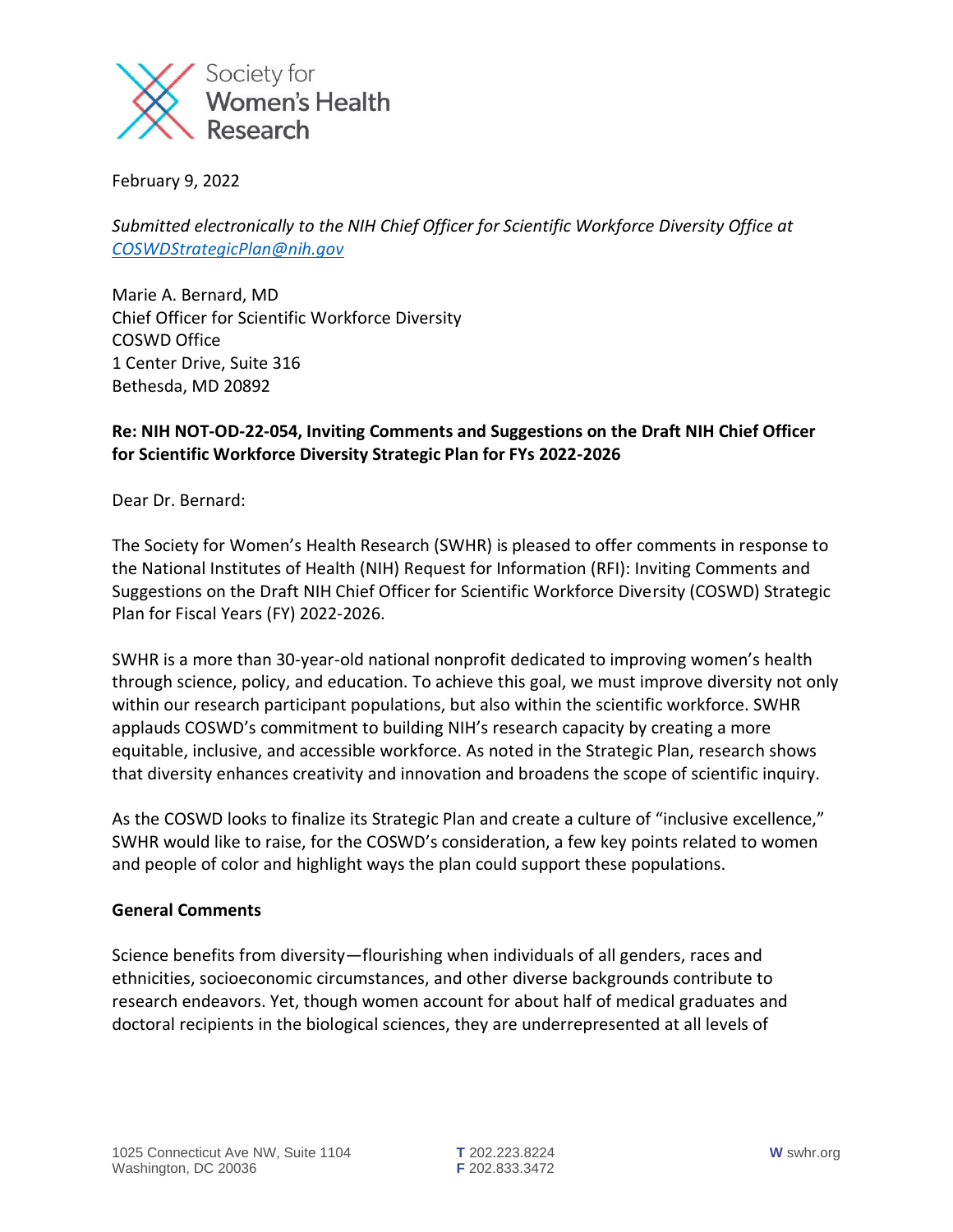leadership in the biomedical field.<sup>1</sup> Women in research earn less,<sup>2</sup> receive less funding at the beginning of their careers,<sup>3</sup> and are cited less frequently.<sup>4</sup> Women are also more likely to switch to part-time work, change careers, or leave the workforce. Furthermore, women disproportionately face sexual harassment and discrimination.<sup>5,6</sup>

Disparities are even greater for women of color, who encounter both significant racial and gender biases. These biases can present differently, but have a detrimental impact on those forced to confront them. For example, Black women are significantly more likely to report having to provide more evidence of competence to prove themselves to colleagues, and Latinas are more frequently perceived as "angry" or "emotional." Black women are also more likely to report feeling isolated in their work environment.<sup>7</sup>

SWHR was pleased to see "Women at the graduate level and beyond in scientific fields" included among the underrepresented groups in the COSWD Strategic Plan, but it will be important within the COSWD's evidence-building, policy-shaping, and dissemination efforts to remember the critical intersection of race, ethnicity, and gender and to consider how these issues can change the nature of the barriers individuals face or create new barriers.

Additionally, SWHR would like to note that within the Strategic Plan, the terms "sex" and "gender" were never referenced, aside from the mention that the "Sexual & Gender Minority Research Office" would be included among COSWD's diversity, equity, inclusion, and accessibility (DEIA)-related stakeholders. While SWHR was glad to see this entity included among the COSWD's proposed collaborators, in order to maximize the potential of this Strategic Plan, SWHR encourages the COSWD to more strategically consider the roles of sex and gender and sexual and gender minorities. This will include not only analyzing how the current landscape may affect different populations—including how implicit or subconscious bias and harassment against LGBTQ and other populations may serve as a barrier to advancement—but also ensuring that future policies at NIH resolve the unique disparities faced by these populations in order to create a truly inclusive and welcoming workforce.

<sup>1</sup> Clayton et al. Women's Careers in Biomedical Sciences: Implications for the Economy, Scientific Discovery, and Women's Health. Journal of Women's Health, 2017. doi: 10.1089/jwh.2016.6012

<sup>2</sup> Scientists' salary data highlight US\$18,000 gender pay gap. Nature. January 22, 2019.

<sup>3</sup> Sege, Nykiel-Bub, Selk. Sex Differences in Institutional Support for Junior Biomedical Researchers. JAMA. 2015; 314(11): 1175-1177. doi: 10.1001/jama.2015.8517

<sup>4</sup> Why women are cited less often in research than men. The Hill. December 17, 2019.

<sup>5</sup> Sexual harassment of women: Climate, culture, and consequences. National Academies (2018).

<sup>6</sup> Funk and Parker. Women and Men in STEM Often at Odds Over Workplace Equity. Pew Research Center. January 2018. [https://www.pewresearch.org/social-trends/2018/01/09/women-and-men-in-stem-often-at-odds-over](https://www.pewresearch.org/social-trends/2018/01/09/women-and-men-in-stem-often-at-odds-over-workplace-equity/)[workplace-equity/](https://www.pewresearch.org/social-trends/2018/01/09/women-and-men-in-stem-often-at-odds-over-workplace-equity/)

 $7$  Williams, Phillips, & Hall (2014). Tools for change: Boosting the retention of women in the STEM pipeline. UC Hastings College of the Law. [https://worklifelaw.org/publications/Double-Jeopardy-Report\\_v6\\_full\\_web-sm.pdf](https://worklifelaw.org/publications/Double-Jeopardy-Report_v6_full_web-sm.pdf)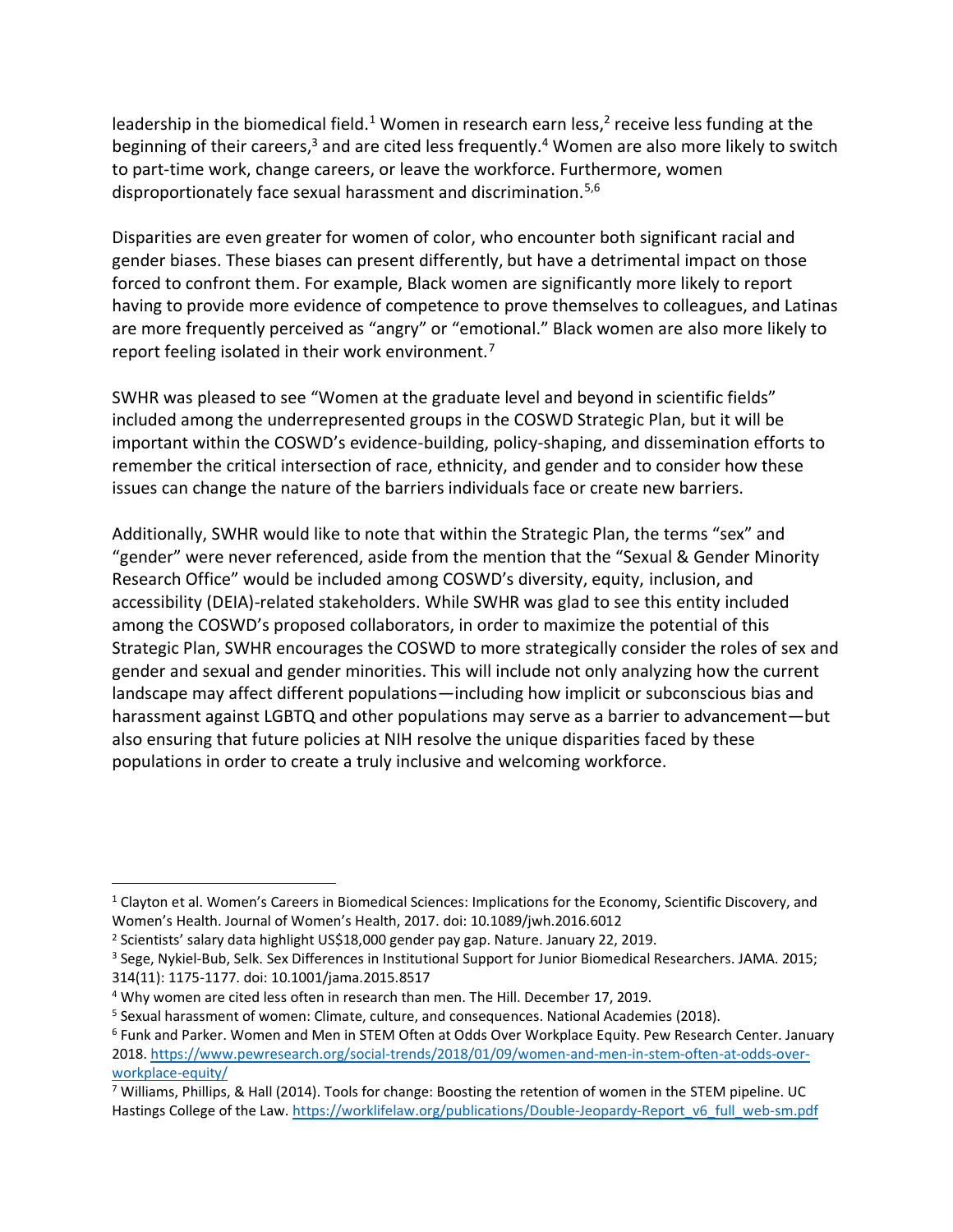## **Objectives to Support the Strategic Plan's Three Key Goals**

*Goals and Strategies.* SWHR commends NIH for taking critical steps to support underrepresented researchers and build a more diverse and inclusive research workforce, from acknowledging the need to end systemic and structural racism both within the agency and the extramural institutions it supports to launching the UNITE initiative to end racial inequities across the biomedical research enterprise. Such steps are necessary for leading to greater diversity and equity within review panels, in funding NIH awards, and in ensuring a representative biomedical research workforce.

The COSWD Strategic Plan includes several important objectives for reaching its three key goals of building, disseminating, and acting on the evidence to promote DEIA in the scientific workforce. However, SWHR would like to propose an additional objective for "Goal 1: Build the Evidence." While SWHR is supportive of enhancing the knowledge base on scientific workforce diversity, examining and identifying effective DEIA programs, and evaluating piloted DEIA programs, we also believe there is tremendous value in looking inward to determine how past policies may have inadvertently deterred DEIA in the NIH workforce.

Recent scientific communications suggest that racial disparities in NIH R01 funding can significantly and negatively affect the careers of faculty members and scientists of color. While white men and women are about as likely to receive an R01 award, Asian women and Black women are significantly less likely to receive the same funding.<sup>8</sup> Among certain fields, the disparities become even more striking. For example, in 2019, female surgeons received NIH grants at significantly lower rates than male colleagues, and no Black or Hispanic women surgeons received R01s or equivalent awards.<sup>9</sup>

As the NIH continues in its endeavor to create a culture that supports underrepresented scientists, SWHR encourages the COSWD—through this Strategic Plan—to specifically address barriers facing scientists of color within NIH, including investigating and defining these barriers and creating and implementing policies that will address these disparities. Dissemination of the evidence is already built into the Strategic Plan's framework; addressing the internal barriers, publicly and regularly, would be an important part of those dissemination efforts.

*Scope.* The Strategic Plan specifies that the COSWD's efforts will "seek to enhance recruitment and develop and reward practices. In turn, these efforts will help enhance the organizational culture in support of retention." As critically noted at the outset in the Strategic Plan, in the Message from the Chief Officer for Scientific Workforce Diversity, "Our efforts must extend beyond simply increasing the number of diverse individuals recruited into science. They must identify ways for enhancing career experiences and pathways for the scientific workforce to

<sup>8</sup> Ginther, Kahn, & Schaffer (2016). Gender, race/ethnicity, and NIH R01 research awards: Is there evidence of a double bind for women of color? Academic Medicine, 91(8). Doi: 10.1097/aCm.0000000000001278

<sup>9</sup> Lewit, Black, & Camp. (2020). Association of sex and race/ethnicity with National Institutes of Health funding of surgeon-scientists. JAMA Surg. 2021; 156(21), 19507. Doi: 10.1001/jamasurg.2020.5016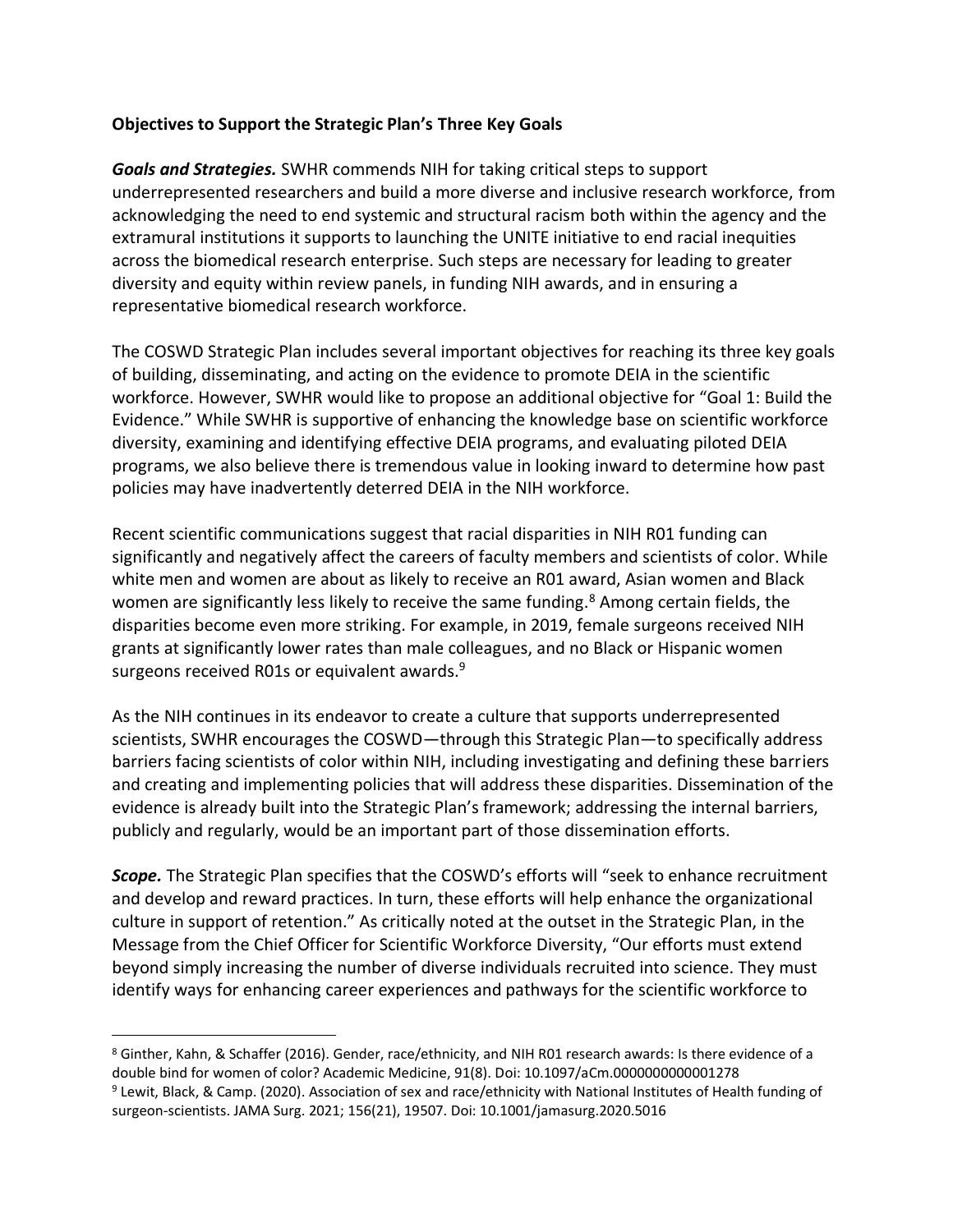reach its full potential." SWHR agrees that it is not sufficient to simply bring people into the research workforce; they must be supported through institutional policies and programs.

SWHR applauds the COSWD for signifying the importance of policies such as mentoring and work-life issues in "Goal 3: Act on the Evidence." These areas can have a disproportionate impact on women, and SWHR encourages the COSWD to keep this top of mind as it executes upon the Strategic Plan. Women of color face barriers to career advancement in the biomedical workforce that are amplified by both gender and racial or ethnic identity. A 2019 paper by Alfred, Ray, and Johnson highlight broad barriers that affect women and women of color in STEM.<sup>10</sup> Major identified areas of need include:

- *The effect of stereotyping, societal influences, and institutional influences throughout pre-college, college, and postgraduate studies.* Early prejudices against women and women of color hold weight throughout the full course of an individual's career. After college, women of color continue to feel isolated within advanced degree programs. Traditional models of mentorship can be helpful, but may also underscore systemic inequalities and feelings of "otherness."
- *Isolation within the workforce and lack of inherent support systems.* Continued feelings of tokenism, alienation, and a lack of support persist once women begin their careers. Negative experiences can derail long-term aspirations and cause some women to leave the field entirely. Women who stay in the workforce are vulnerable to harassment and discrimination. This is true both within academia and industry. Peer networks are often found to be unwelcoming, which can prevent development of crucial relationships that lead to collaboration and advancement.
- *Disproportionate burdens from balancing career path and caregiving responsibilities.*  Women tend to bear the brunt of emotional labor and caregiving, both at home and in their chosen career. At work, women are expected to take on more service hours, provide more student mentorship, and engage in more administrative duties than their male colleagues, only to face heightened caregiving responsibilities at home as well. The COVID-19 pandemic has exacerbated these stressors. Emotional support, mentorship, and administrative responsibilities are not often reflected on a CV and not incorporated in reviews, despite the fact that training the next generation is viewed as a key role for academics. Moreover, workplaces are not realistically accounting for lost productivity due to the pandemic or providing useful support.

It will be vital for the NIH to carefully consider systemic barriers that affect women at each step of their careers and to implement methods at each stage aimed at overcoming these obstacles. The NIH must also foster safe training and work environments by creating and sustaining a safe and productive work environment. This includes continuing in its work to prevent and address

<sup>&</sup>lt;sup>10</sup> Alfred, Ray, & Johnson (2019). Advancing women of color in STEM: An imperative for US global competitiveness. Advances in Developing Human Resources, 21(1), 114-32. Doi: 10.1177/1523422318814551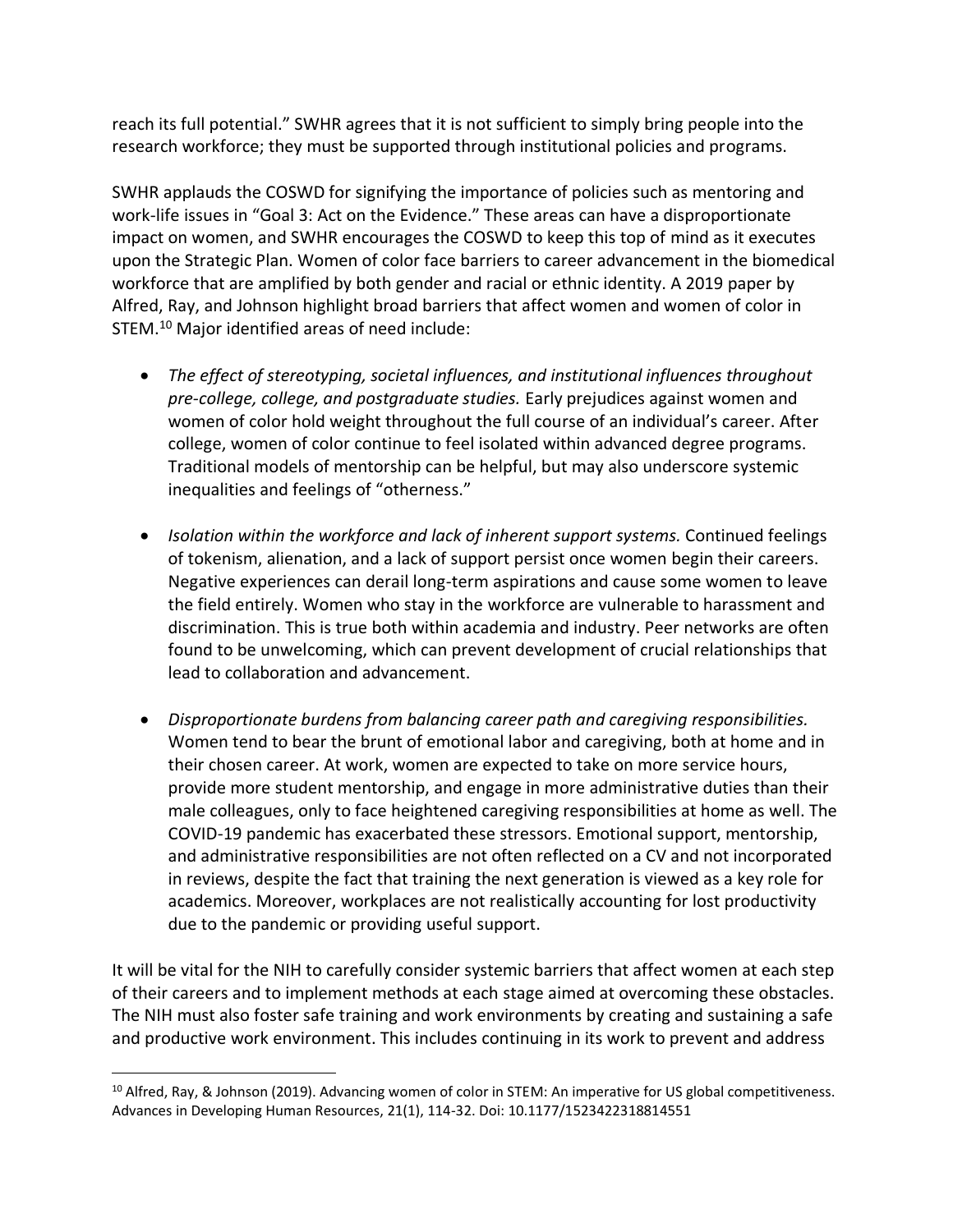harassment based on sex, gender, or race/ethnicity and ensure reporting mechanisms, independent investigations of complaints, and consequences for harassment are continually clearly communicated and emphasized.

Mentorship and training for women and people of color are critical; however, programs should be careful not to exacerbate feelings of isolation by highlighting individual or group status as a minority (with the implication being that these groups may be in need of more intensive support solely because of their minority status). Successful interventions will not only provide additional support to members of marginalized communities, but will incorporate initiatives that target pervasive biases throughout the biomedical field on a systems level.

## **Cross-Cutting Strategies—Collaborations, Accountability, and Evaluation—to be Leveraged**

SWHR commends the COSWD choosing "Collaborations" as one of the cross-cutting strategies within the Strategic Plan to create a more integrated culture of DEIA across the biomedical research workforce. Partnerships and collaborations are crucial to advancing biomedical research and driving better results across sectors.

SWHR agrees that COSWD should explore possibilities for internal collaboration, including NIH's Institutes, Centers, and Offices (ICOs) focused on DEIA training and health research as well as offices and programs serving in DEIA practitioner roles.

Furthermore, while it's noted in the Strategic Plan that the COSWD will collaborate, where appropriate, with external entities, SWHR would encourage the COSWD to thoroughly explore possible external partnerships to enhance thought leadership and bring perspectives beyond those within NIH to the discussion. In particular, SWHR recommends outreach to organizations that focus on addressing cross-sectional health disparities, organizations that focus on the needs of women and people of color in the scientific workforce, and medical societies that focus on the needs of women and people of color in the medical field as well as larger medical or scientific societies that specifically address the needs of women of color. More explicitly addressing how the COSWD will identify and engage with external partners would provide an important layer of accountability to the Strategic Plan's ultimate implementation.

Finally, regarding the Strategic Plan's cross-cutting strategy of "Accountability," SWHR would encourage COSWD to expand upon and clarify its plans to create a culture of accountability. As it is currently written, this section is not written in a way that matches the magnitude of what the COSWD is hoping to accomplish through this DEIA initiative. While we recognize that some processes and procedures can only be put in place once the root problems are identified, providing information about which ICOs may be involved in informing program design or improvements or offering a general date by which the COSWD is hoping to begin evaluation of current programs would be helpful to stakeholders. Accountability will be necessary for creating a DEIA culture at the NIH; without it, policies and programs can be put in place and have null effect without consequences. Checks and balances are needed to ensure the DEIA "needle" is still moving forward.